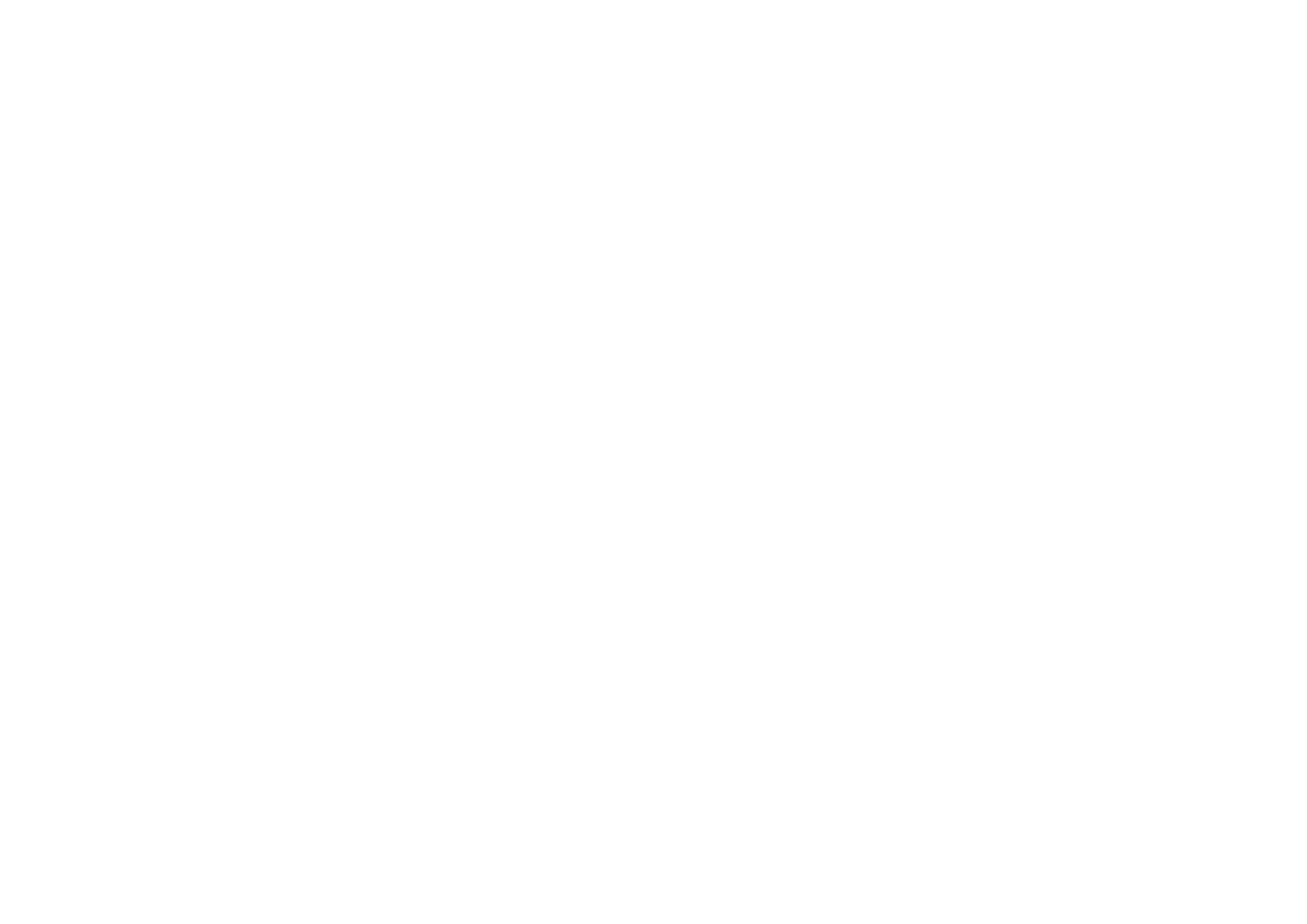|                                                                                   |                |              | <b>Westminster Voting Intention</b> |                |                | <b>2010 Vote</b> |                  |                |                |                |                         | <b>Holyrood Voting intention</b> |                | <b>Holyrood Past Vote 2011</b> |                |                         |                |                 |
|-----------------------------------------------------------------------------------|----------------|--------------|-------------------------------------|----------------|----------------|------------------|------------------|----------------|----------------|----------------|-------------------------|----------------------------------|----------------|--------------------------------|----------------|-------------------------|----------------|-----------------|
|                                                                                   |                | <b>Total</b> | Con                                 | Lab            | Lib<br>Dem     | <b>SNP</b>       | Con              | Lab            | Lib<br>Dem     | <b>SNP</b>     | Con                     | Lab                              | Lib Dem        | <b>SNP</b>                     | Con            | Lab                     | Lib            | <b>SNP</b>      |
| <b>Weighted Sample</b>                                                            |                | 1056         | 161                                 | 232            | 41             | 439              | 139              | 351            | 118            | 219            | 151                     | 232                              | 49             | 468                            | 117            | 268                     | 67             | 383             |
| Unweighted Sample                                                                 |                | 1056         | 166                                 | 233            | 54             | 402              | 153              | 300            | 157            | 217            | 162                     | 236                              | 59             | 424                            | 131            | 251                     | 84             | 351             |
|                                                                                   |                | %            | %                                   | %              | %              | $\frac{0}{6}$    | %                | %              | %              | $\frac{0}{6}$  | %                       | %                                | %              | %                              | $\%$           | %                       | %              | %               |
|                                                                                   |                |              |                                     |                |                |                  |                  |                |                |                |                         |                                  |                |                                |                |                         |                |                 |
|                                                                                   | $10 - 12$      | $8-9$        |                                     |                |                |                  |                  |                |                |                |                         |                                  |                |                                |                |                         |                |                 |
|                                                                                   | March          | <b>April</b> |                                     |                |                |                  |                  |                |                |                |                         |                                  |                |                                |                |                         |                |                 |
| <b>Scottish Regional Vote: Others</b>                                             |                |              |                                     |                |                |                  |                  |                |                |                |                         |                                  |                |                                |                |                         |                |                 |
| Green                                                                             | 8              | 6            | 1                                   | 1              | 6              | 6                |                  | 3              | 18             | 5              | $\mathbf 1$             | 1                                | 3              | 6                              |                | $\overline{\mathbf{c}}$ | 12             | $\overline{7}$  |
| <b>Scottish Socialist Party</b>                                                   | $\sqrt{2}$     | 3            | $\mathbf 0$                         | $\mathbf 0$    | $\pmb{0}$      | 6                | $\pmb{0}$        | 3              | $\mathbf 2$    | 5              | $\mathbf 0$             | $\mathbf 0$                      | $\mathbf 0$    | 6                              | $\mathbf 0$    | $\mathsf 3$             | $\mathbf{1}$   | 5               |
| <b>UKIP</b>                                                                       | $\sqrt{2}$     | $\mathbf 2$  | $\mathbf{1}$                        | $\pmb{0}$      | $\pmb{0}$      | $\pmb{0}$        | $\boldsymbol{2}$ | $\mathbf{1}$   | $\pmb{0}$      | $\mathbf{1}$   | $\overline{\mathbf{c}}$ | $\mathbf 0$                      | $\mathbf 0$    | $\pmb{0}$                      | 3              | $\mathbf{1}$            | 0              | $\mathbf{1}$    |
| Other                                                                             | $\mathbf 0$    | $\mathbf{1}$ | $\mathbf 0$                         | $\pmb{0}$      | $\mathbf 0$    | $\pmb{0}$        | $\mathbf 0$      | $\pmb{0}$      | $\mathsf 0$    | $\overline{2}$ | $\mathbf 0$             | $\mathbf 0$                      | $\mathbf 0$    | $\mathbf 0$                    | $\mathbf 0$    | $\mathbf 0$             | $\mathbf 0$    | $\overline{2}$  |
| <b>Scottish Regional Non Voters</b>                                               |                |              |                                     |                |                |                  |                  |                |                |                |                         |                                  |                |                                |                |                         |                |                 |
| Wouldn't vote                                                                     | $\overline{4}$ | 2            | 0                                   | 0              | 0              | $\pmb{0}$        | 0                | $\mathbf{1}$   | 0              | 0              | 0                       | 0                                | 0              | 0                              | 0              | 0                       | $\mathbf 0$    | $\pmb{0}$       |
| Don't know                                                                        | 11             | 8            | 3                                   | $\overline{2}$ | $\overline{4}$ | $\mathbf 0$      | $\overline{7}$   | $\overline{4}$ | 11             | $\overline{4}$ | $\mathbf{1}$            | $\overline{2}$                   | $\mathbf 0$    | $\pmb{0}$                      | 8              | 6                       | 10             | $\overline{4}$  |
| Do you think that David Cameron is doing well or<br>badly as Prime Minister?      |                |              |                                     |                |                |                  |                  |                |                |                |                         |                                  |                |                                |                |                         |                |                 |
| Very well                                                                         | 3              | 6            | 32                                  | $\overline{2}$ | 3              | 0                | 25               | 3              | 3              | $\overline{2}$ | 30                      | 3                                | $\overline{7}$ | 0                              | 29             | 4                       | 4              | $\overline{2}$  |
| Fairly well                                                                       | 26             | 29           | 66                                  | 24             | 61             | 13               | 59               | 19             | 38             | 20             | 67                      | 28                               | 60             | 13                             | 65             | 25                      | 51             | 17              |
| <b>TOTAL WELL</b>                                                                 | 29             | 35           | 98                                  | 26             | 64             | 13               | 84               | 22             | 41             | 22             | 97                      | 31                               | 67             | 13                             | 94             | 29                      | 55             | 19              |
| Fairly badly                                                                      | 31             | 29           | $\overline{c}$                      | 40             | 32             | 35               | 10               | 37             | 33             | 27             | $\overline{c}$          | 38                               | 30             | 35                             | $\overline{c}$ | 32                      | 31             | 34              |
| Very badly                                                                        | 34             | 31           | $\mathbf 0$                         | 29             | $\mathbf 0$    | 49               | 5                | 39             | 22             | 48             | $\mathbf{1}$            | 27                               | $\mathbf 0$    | 48                             | $\overline{1}$ | 34                      | 8              | 47              |
| <b>TOTAL BADLY</b>                                                                | 65             | 60           | $\overline{2}$                      | 69             | 32             | 84               | 15               | 76             | 55             | 75             | $\overline{\mathbf{3}}$ | 65                               | 30             | 83                             | 3              | 66                      | 39             | 81              |
| Don't know                                                                        | 6              | 5            | $\mathbf 0$                         | 5              | 3              | $\overline{2}$   | $\mathbf{1}$     | 3              | $\overline{5}$ | $\overline{2}$ | $\mathbf 0$             | $\overline{\mathbf{4}}$          | $\overline{3}$ | $\overline{3}$                 | 3              | $\overline{4}$          | 6              | $\mathbf{1}$    |
| Do you think Ed Miliband is doing well or badly as<br>leader of the Labour party? |                |              |                                     |                |                |                  |                  |                |                |                |                         |                                  |                |                                |                |                         |                |                 |
| Very well                                                                         | $\mathbf{1}$   | $\mathbf{2}$ | 0                                   | 8              | 0              | $\mathbf 0$      | $\mathbf 0$      | 6              | $\mathbf{1}$   | 0              | $\mathbf 0$             | 8                                | 0              | $\mathbf 0$                    | $\mathbf 0$    | $\overline{7}$          | $\mathbf{1}$   | $\mathbf 0$     |
| Fairly well                                                                       | 18             | 22           | 13                                  | 60             | 15             | 8                | 17               | 37             | 21             | $\overline{7}$ | 12                      | 61                               | 15             | 9                              | 8              | 43                      | 18             | 12              |
| <b>TOTAL WELL</b>                                                                 | 19             | 24           | 13                                  | 68             | 15             | 8                | 17               | 43             | 22             | 7              | 12                      | 69                               | 15             | 9                              | 8              | 50                      | 19             | 12              |
| Fairly badly                                                                      | 38             | 40           | 50                                  | 23             | 42             | 45               | 45               | 38             | 44             | 39             | 49                      | 23                               | 51             | 45                             | 45             | 35                      | 41             | 41              |
| Very badly                                                                        | 34             | 30           | 35                                  | 5              | 43             | 42               | 36               | 16             | 30             | 52             | 37                      | 6                                | 31             | 42                             | 44             | 11                      | 32             | 44              |
| <b>TOTAL BADLY</b>                                                                | 72             | 70           | 85                                  | 28             | 85             | 87               | 81               | 54             | 74             | 91             | 86                      | 29                               | 82             | 87                             | 89             | 46                      | 73             | 85              |
| Don't know                                                                        | 8              | 6            | $\overline{2}$                      | $\overline{4}$ | $\mathbf 0$    | $\overline{4}$   | 2                | 4              | $\overline{4}$ | $\overline{2}$ | $\overline{2}$          | 2                                | $\overline{4}$ | $\overline{4}$                 | 3              | $\overline{4}$          | $\overline{7}$ | 3               |
| Do you think that Nick Clegg is doing well or                                     |                |              |                                     |                |                |                  |                  |                |                |                |                         |                                  |                |                                |                |                         |                |                 |
| badly as leader of the Liberal Democrats?                                         |                |              |                                     | $\mathbf 0$    | 10             |                  |                  |                |                | $\mathbf 0$    | $\overline{4}$          |                                  | $\overline{7}$ | $\mathbf 0$                    |                |                         | 9              |                 |
| Very well<br>Fairly well                                                          | $\cal O$<br>11 | 1<br>18      | 4<br>37                             | 20             | 59             | $\pmb{0}$<br>8   | 4<br>28          | 0<br>14        | 5<br>32        | 11             | 35                      | $\mathbf{1}$<br>21               | 59             | 9                              | 3<br>33        | $\mathbf 0$<br>16       | 40             | $\pmb{0}$<br>11 |
|                                                                                   |                |              |                                     |                |                |                  |                  |                |                |                |                         |                                  |                |                                |                |                         |                |                 |
| <b>TOTAL WELL</b>                                                                 | 11             | 19           | 41                                  | 20             | 69             | 8                | 32               | 14             | 37             | 11             | 39                      | 22                               | 66             | 9                              | 36             | 16                      | 49             | 11              |
| Fairly badly                                                                      | 36             | 33           | 38                                  | 36             | 25             | 33               | 41               | 38             | 30             | 32             | 40                      | 36                               | 19             | 33                             | 39             | 42                      | 26             | 30              |
| Very badly                                                                        | 45             | 40           | 16                                  | 38             | $\overline{4}$ | 55               | 22               | 44             | 29             | 56             | 16                      | 37                               | 10             | 54                             | 20             | 36                      | 17             | 56              |
| <b>TOTAL BADLY</b>                                                                | 81             | 73           | 54                                  | 74             | 29             | 88               | 63               | 82             | 59             | 88             | 56                      | 73                               | 29             | 87                             | 59             | 78                      | 43             | 86              |
| Don't know                                                                        | $\overline{7}$ | 8            | 5                                   | 6              | $\overline{2}$ | $\overline{4}$   | 5                | 4              | $\overline{4}$ | $\mathbf{1}$   | 5                       | 5                                | 5              | $\overline{4}$                 | 5              | 5                       | 8              | 3               |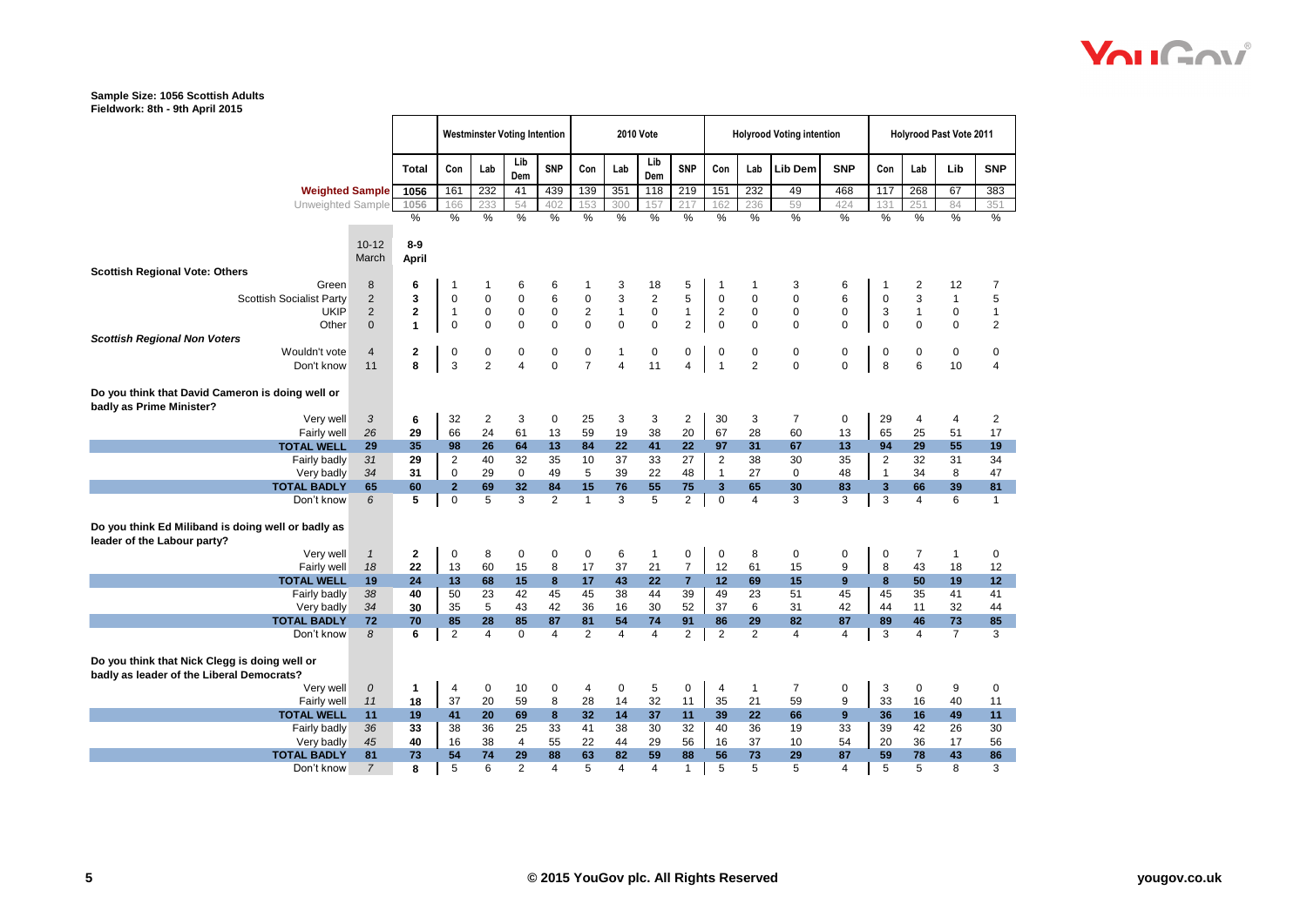

|                                                                                            |                    |                         | Gender<br>Age  |                |                | Social class   |                         | Where born     |                |                         |                 |                    |                |
|--------------------------------------------------------------------------------------------|--------------------|-------------------------|----------------|----------------|----------------|----------------|-------------------------|----------------|----------------|-------------------------|-----------------|--------------------|----------------|
|                                                                                            |                    | <b>Total</b>            | Male           | Female         | 18-24          | 25-39          | 40-59                   | 60+            | ABC1           | C <sub>2</sub> DE       | <b>Scotland</b> | Elsewhere in<br>UK | Outside UK     |
| <b>Weighted Sample</b>                                                                     |                    | 1056                    | 505            | 551            | 126            | 250            | 376                     | 304            | 496            | 560                     | 855             | 106                | 95             |
| Unweighted Sample                                                                          |                    | 1056                    | 541            | 515            | 111            | 222            | 424                     | 299            | 631            | 425                     | 812             | 198                | 46             |
|                                                                                            |                    | $\frac{9}{6}$           | $\frac{0}{2}$  | $\frac{0}{6}$  | $\frac{0}{2}$  | %              | %                       | %              | %              | %                       | %               | %                  | %              |
|                                                                                            |                    | $8-9$                   |                |                |                |                |                         |                |                |                         |                 |                    |                |
|                                                                                            | $10 - 12$<br>March |                         |                |                |                |                |                         |                |                |                         |                 |                    |                |
| <b>Scottish Regional Vote: Others</b>                                                      |                    | April                   |                |                |                |                |                         |                |                |                         |                 |                    |                |
| Green                                                                                      | 8                  | 6                       | $\overline{7}$ | 5              | 14             | 11             | 5                       | $\mathbf{1}$   | 8              | 5                       | 6               | 11                 | 8              |
| <b>Scottish Socialist Party</b>                                                            | $\overline{2}$     | 3                       | 5              | $\overline{2}$ | $\mathbf{1}$   | $\overline{4}$ | $\overline{\mathbf{4}}$ | $\sqrt{2}$     | $\sqrt{2}$     | $\overline{\mathbf{4}}$ | $\overline{2}$  | 2                  | 13             |
| <b>UKIP</b>                                                                                | $\overline{2}$     | $\overline{2}$          | 3              | $\mathbf{1}$   | $\overline{c}$ | $\mathbf{1}$   | $\overline{2}$          | $\overline{2}$ | $\mathbf 2$    | $\overline{c}$          | $\overline{2}$  | 6                  | $\overline{c}$ |
| Other                                                                                      | $\mathbf{0}$       | 1                       | $\mathbf{1}$   | $\mathbf{1}$   | $\overline{4}$ | $\mathbf{1}$   | $\mathbf{1}$            | $\Omega$       | $\mathbf 0$    | $\mathbf{1}$            | $\mathbf{1}$    | $\Omega$           | $\overline{4}$ |
| <b>Scottish Regional Non Voters</b>                                                        |                    |                         |                |                |                |                |                         |                |                |                         |                 |                    |                |
| Wouldn't vote                                                                              | $\overline{4}$     | $\overline{\mathbf{2}}$ | 1              | 3              | $\overline{7}$ | 3              | 0                       | -1             | $\mathbf{1}$   | $\overline{2}$          | $\mathbf{1}$    | $\mathbf 0$        | 9              |
| Don't know                                                                                 | 11                 | 8                       | 5              | 11             | 12             | 6              | 8                       | 6              | $\overline{7}$ | 9                       | $\overline{7}$  | 10                 | 11             |
|                                                                                            |                    |                         |                |                |                |                |                         |                |                |                         |                 |                    |                |
| Do you think that David Cameron is doing well or<br>badly as Prime Minister?               |                    |                         |                |                |                |                |                         |                |                |                         |                 |                    |                |
| Very well                                                                                  | 3                  | 6                       | $\overline{7}$ | 5              | 6              | 6              | 5                       | $\overline{7}$ | 8              | 4                       | 6               | 6                  | 3              |
| Fairly well                                                                                | 26                 | 29                      | 32             | 26             | 26             | 32             | 24                      | 33             | 35             | 23                      | 28              | 32                 | 35             |
| <b>TOTAL WELL</b>                                                                          | 29                 | 35                      | 39             | 31             | 32             | 38             | 29                      | 40             | 43             | 27                      | 34              | 38                 | 38             |
| Fairly badly                                                                               | 31                 | 29                      | 30             | 29             | 33             | 26             | 32                      | 27             | 30             | 29                      | 29              | 24                 | 37             |
| Very badly                                                                                 | 34                 | 31                      | 30             | 32             | 20             | 29             | 38                      | 29             | 23             | 38                      | 32              | 35                 | 21             |
| <b>TOTAL BADLY</b>                                                                         | 65                 | 60                      | 60             | 61             | 53             | 55             | 70                      | 56             | 53             | 67                      | 61              | 59                 | 58             |
| Don't know                                                                                 | 6                  | $\overline{5}$          | $\overline{2}$ | 8              | 14             | $\overline{7}$ | 2                       | $\overline{4}$ | 3              | $\overline{7}$          | 5               | 3                  | $\overline{4}$ |
| Do you think Ed Miliband is doing well or badly as<br>leader of the Labour party?          |                    |                         |                |                |                |                |                         |                |                |                         |                 |                    |                |
| Very well                                                                                  | $\mathbf{1}$       | $\mathbf{2}$            | 3              | $\mathbf{1}$   | $\mathbf{1}$   | $\overline{c}$ | $\overline{2}$          | 3              | 2              | 2                       | $\overline{c}$  | 6                  | 0              |
| Fairly well                                                                                | 18                 | 22                      | 23             | 20             | 21             | 18             | 23                      | 23             | 22             | 21                      | 23              | 23                 | 11             |
| <b>TOTAL WELL</b>                                                                          | 19                 | 24                      | 26             | 21             | 22             | 20             | 25                      | 26             | 24             | 23                      | 25              | 29                 | 11             |
| Fairly badly                                                                               | 38                 | 40                      | 39             | 41             | 32             | 40             | 41                      | 41             | 43             | 36                      | 38              | 42                 | 56             |
| Very badly                                                                                 | 34                 | 30                      | 32             | 28             | 27             | 32             | 32                      | 29             | 29             | 31                      | 31              | 25                 | 28             |
| <b>TOTAL BADLY</b>                                                                         | 72                 | 70                      | 71             | 69             | 59             | 72             | 73                      | 70             | 72             | 67                      | 69              | 67                 | 84             |
| Don't know                                                                                 | 8                  | 6                       | 3              | 10             | 19             | 8              | 2                       | 5              | 4              | 9                       | $\overline{7}$  | 4                  | 5              |
| Do you think that Nick Clegg is doing well or<br>badly as leader of the Liberal Democrats? |                    |                         |                |                |                |                |                         |                |                |                         |                 |                    |                |
| Very well                                                                                  | $\cal O$           | 1                       | $\mathbf{1}$   | $\mathbf{1}$   | $\mathbf 0$    | $\overline{c}$ | $\mathbf{1}$            | $\mathbf{1}$   | $\overline{c}$ | 1                       | 1               | 3                  | 0              |
| Fairly well                                                                                | 11                 | 18                      | 20             | 16             | 16             | 19             | 15                      | 21             | 20             | 16                      | 17              | 24                 | 17             |
| <b>TOTAL WELL</b>                                                                          | 11                 | 19                      | 21             | 17             | 16             | 21             | 16                      | 22             | 22             | 17                      | 18              | 27                 | 17             |
| Fairly badly                                                                               | 36                 | 33                      | 33             | 34             | 28             | 35             | 32                      | 36             | 37             | 30                      | 34              | 25                 | 42             |
| Very badly                                                                                 | 45                 | 40                      | 41             | 39             | 35             | 35             | 46                      | 37             | 36             | 43                      | 40              | 42                 | 32             |
| <b>TOTAL BADLY</b>                                                                         | 81                 | 73                      | 74             | 73             | 63             | 70             | 78                      | 73             | 73             | 73                      | 74              | 67                 | 74             |
| Don't know                                                                                 | $\overline{7}$     | 8                       | 5              | 11             | 21             | 9              | 6                       | $\overline{4}$ | 5              | 10                      | 8               | 6                  | 9              |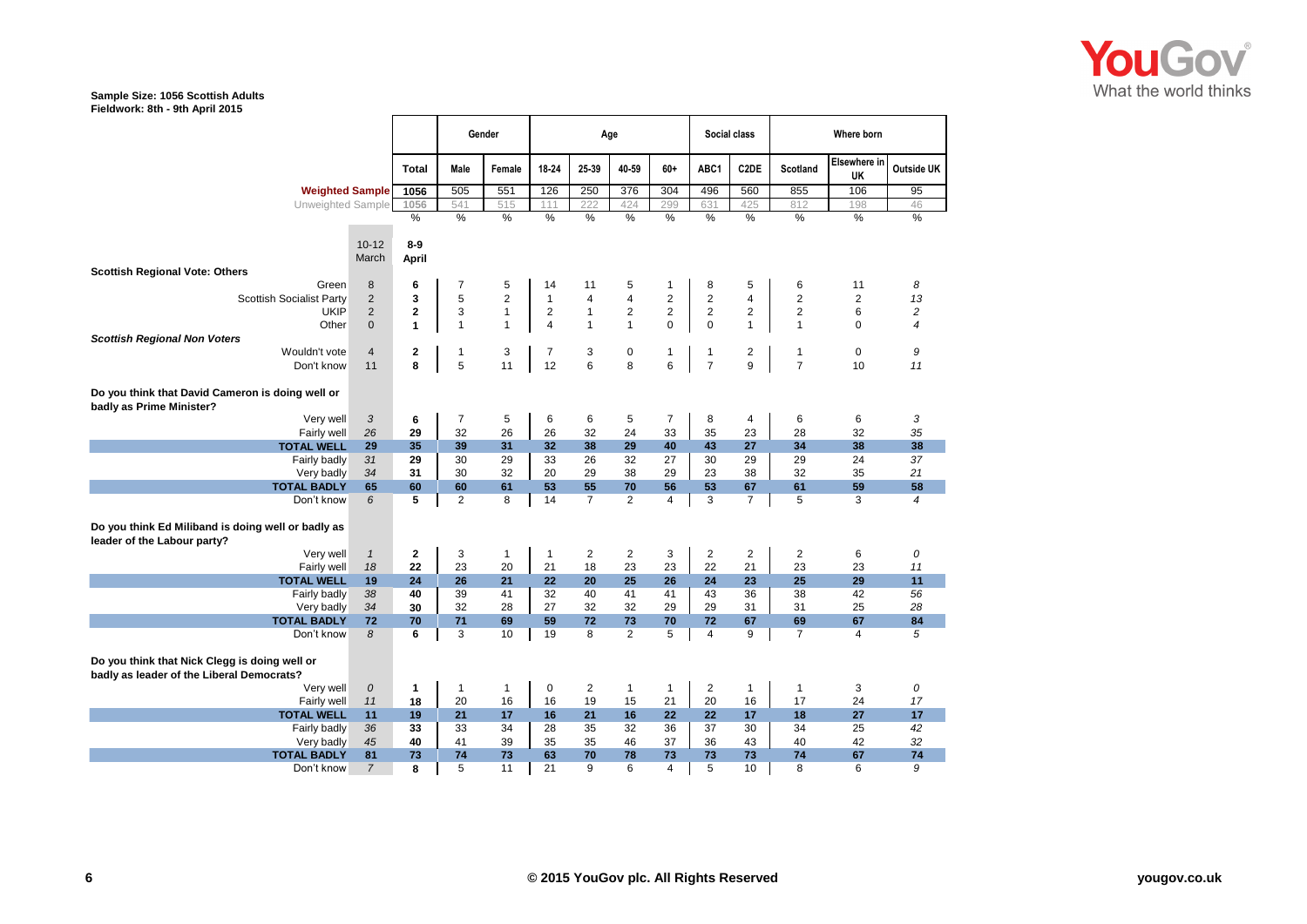

|                                                                                                    |                |              | <b>Westminster Voting Intention</b> |                |                |                         | <b>2010 Vote</b> |             |                |                         |                | <b>Holyrood Voting intention</b> |                          | <b>Holyrood Past Vote 2011</b> |                |             |                |                |
|----------------------------------------------------------------------------------------------------|----------------|--------------|-------------------------------------|----------------|----------------|-------------------------|------------------|-------------|----------------|-------------------------|----------------|----------------------------------|--------------------------|--------------------------------|----------------|-------------|----------------|----------------|
|                                                                                                    |                | <b>Total</b> | Con                                 | Lab            | Lib<br>Dem     | <b>SNP</b>              | Con              | Lab         | Lib<br>Dem     | <b>SNP</b>              | Con            | Lab                              | Lib Dem                  | <b>SNP</b>                     | Con            | Lab         | Lib            | <b>SNP</b>     |
| <b>Weighted Sample</b>                                                                             |                | 1056         | 161                                 | 232            | 41             | 439                     | 139              | 351         | 118            | 219                     | 151            | 232                              | 49                       | 468                            | 117            | 268         | 67             | 383            |
| Unweighted Sample                                                                                  |                | 1056         | 166                                 | 233            | 54             | 402                     | 153              | 300         | 157            | 217                     | 162            | 236                              | 59                       | 424                            | 131            | 251         | 84             | 351            |
|                                                                                                    |                | %            | %                                   | %              | %              | %                       | %                | %           | %              | %                       | %              | %                                | $\frac{9}{6}$            | %                              | %              | %           | %              | %              |
|                                                                                                    |                |              |                                     |                |                |                         |                  |             |                |                         |                |                                  |                          |                                |                |             |                |                |
|                                                                                                    | $10 - 12$      | $8-9$        |                                     |                |                |                         |                  |             |                |                         |                |                                  |                          |                                |                |             |                |                |
|                                                                                                    | March          | <b>April</b> |                                     |                |                |                         |                  |             |                |                         |                |                                  |                          |                                |                |             |                |                |
| Do you think Nicola Sturgeon is doing well or                                                      |                |              |                                     |                |                |                         |                  |             |                |                         |                |                                  |                          |                                |                |             |                |                |
| badly as First Minister?<br>Very well                                                              | 24             | 38           | 9                                   | 13             | 15             | 73                      | $\overline{7}$   | 34          | 34             | 73                      | 9              | 12                               | 16                       | 71                             | 5              | 22          | 24             | 67             |
| Fairly well                                                                                        | 38             | 33           | 40                                  | 35             | 42             | 26                      | 38               | 37          | 42             | 21                      | 38             | 31                               | 53                       | 27                             | 35             | 40          | 44             | 26             |
| <b>TOTAL WELL</b>                                                                                  | 62             | 71           | 49                                  | 48             | 57             | 99                      | 45               | 71          | 76             | 94                      | 47             | 43                               | 69                       | 98                             | 40             | 62          | 68             | 93             |
| Fairly badly                                                                                       | 16             | 10           | 18                                  | 20             | 16             | $\mathbf{1}$            | 23               | 12          | 6              | $\mathbf 2$             | 20             | 23                               | 12                       | $\mathbf{1}$                   | 23             | 15          | 8              | 3              |
| Very badly                                                                                         | 13             | 13           | 28                                  | 29             | 20             | 0                       | 29               | 16          | 12             | $\overline{2}$          | 29             | 32                               | 12                       | 0                              | 32             | 20          | 17             | $\overline{2}$ |
| <b>TOTAL BADLY</b>                                                                                 | 29             | 23           | 46                                  | 49             | 36             | $\mathbf{1}$            | 52               | 28          | 18             | $\overline{\mathbf{4}}$ | 49             | 55                               | 24                       | $\overline{1}$                 | 55             | 35          | 25             | 5 <sup>5</sup> |
| Don't know                                                                                         | 9              | 5            | $\overline{5}$                      | $\overline{3}$ | $\overline{7}$ | $\overline{0}$          | $\overline{2}$   | 2           | 6              | $\mathbf{1}$            | $\overline{5}$ | 3                                | $\overline{7}$           | 0                              | $\overline{4}$ | 3           | $\overline{7}$ | $\overline{2}$ |
|                                                                                                    |                |              |                                     |                |                |                         |                  |             |                |                         |                |                                  |                          |                                |                |             |                |                |
| Do you think that Jim Murphy is doing well or                                                      |                |              |                                     |                |                |                         |                  |             |                |                         |                |                                  |                          |                                |                |             |                |                |
| badly as leader of the Scottish Labour party?                                                      |                |              |                                     |                |                |                         |                  |             |                |                         |                |                                  |                          |                                |                |             |                |                |
| Very well                                                                                          | $\overline{c}$ | 5            | 1                                   | 17             | $\overline{1}$ | 2                       | $\overline{2}$   | 8           | $\overline{7}$ | $\overline{2}$          | $\overline{2}$ | 16                               | 10                       | 2                              | $\overline{2}$ | 10          | 8              | $\overline{2}$ |
| Fairly well                                                                                        | 24             | 29           | 42                                  | 57             | 38             | 13                      | 36               | 40          | 31             | 12                      | 44             | 57                               | 30                       | 14                             | 28             | 48          | 32             | 17             |
| <b>TOTAL WELL</b>                                                                                  | 26             | 34           | 43                                  | 74             | 39             | 15                      | 38               | 48          | 38             | 14                      | 46             | 73                               | 40                       | 16                             | 30             | 58          | 40             | 19             |
| Fairly badly                                                                                       | 27             | 25           | 34                                  | 13             | 45             | 28                      | 31               | 25          | 22             | 25                      | 29             | 15                               | 38                       | 28                             | 40             | 21          | 28             | 26             |
| Very badly                                                                                         | 24             | 27           | 13                                  | 3              | 5              | 50                      | 15               | 18          | 26             | 54                      | 14             | 3                                | $\overline{7}$           | 48                             | 17             | 8           | 9              | 49             |
| <b>TOTAL BADLY</b>                                                                                 | 51             | 52           | 47                                  | 16             | 50             | 78                      | 46               | 43          | 48             | 79                      | 43             | 18                               | 45                       | 76                             | 57             | 29          | 37             | 75             |
| Don't know                                                                                         | 22             | 14           | 9                                   | 11             | 11             | $\overline{7}$          | 15               | 8           | 14             | 6                       | 11             | 9                                | 15                       | 8                              | 12             | 12          | 23             | 6              |
| On TUESDAY night there was the first televised<br>debate between the Scottish party leaders on STV |                |              |                                     |                |                |                         |                  |             |                |                         |                |                                  |                          |                                |                |             |                |                |
| Did you watch the programme or see clips or<br>other coverage of it?                               |                |              |                                     |                |                |                         |                  |             |                |                         |                |                                  |                          |                                |                |             |                |                |
| Yes, I watched all the programme                                                                   |                | 29           | 24                                  | 30             | 21             | 38                      | 26               | 29          | 27             | 38                      | 23             | 32                               | 16                       | 36                             | 26             | 24          | 18             | 38             |
| Yes, I watched some of the programme or saw clips                                                  |                | 26           | 23                                  | 26             | 41             | 28                      | 29               | 25          | 31             | 29                      | 25             | 23                               | 40                       | 29                             | 23             | 25          | 48             | 27             |
| or reports of it on other media                                                                    |                |              |                                     |                |                |                         |                  |             |                |                         |                |                                  |                          |                                |                |             |                |                |
| No, I did not see any of the programme                                                             |                | 45           | 53                                  | 44             | 38             | 34                      | 45               | 46          | 41             | 33                      | 52             | 45                               | 44                       | 35                             | 51             | 51          | 34             | 35             |
| Which leader do you think came across the best<br>in the FIRST debate?                             |                |              |                                     |                |                |                         |                  |             |                |                         |                |                                  |                          |                                |                |             |                |                |
| [Asked to respondents who saw the debate or saw<br>clips or reports of it; n=583]                  |                |              |                                     |                |                |                         |                  |             |                |                         |                |                                  |                          |                                |                |             |                |                |
| Nicola Sturgeon                                                                                    |                | 56           | 13                                  | 18             | 28             | 88                      | 16               | 52          | 42             | 88                      | 11             | 17                               | 25                       | 88                             | 15             | 35          | 37             | 84             |
| <b>Ruth Davidson</b>                                                                               |                | 14           | 58                                  | 18             | 16             | $\mathbf 0$             | 48               | 10          | 19             | $\mathbf{1}$            | 54             | 22                               | 23                       | 0                              | 55             | 21          | 17             | $\mathbf{1}$   |
| Jim Murphy                                                                                         |                | 13           | 6                                   | 44             | 11             | $\overline{\mathbf{c}}$ | $\overline{7}$   | 23          | 15             | $\overline{\mathbf{c}}$ | 8              | 42                               | 15                       | 2                              | $\overline{4}$ | 29          | 18             | $\overline{4}$ |
| <b>Willie Rennie</b>                                                                               |                | 1            | 3                                   | $\mathbf 0$    | 6              | $\mathbf 0$             | 3                | $\mathbf 0$ | 3              | $\pmb{0}$               | $\overline{4}$ | $\mathbf 0$                      | $\overline{\mathcal{A}}$ | 0                              | $\overline{4}$ | $\mathbf 0$ | 3              | $\mathbf 0$    |
| Not sure                                                                                           |                | 16           | 20                                  | 19             | 38             | 10                      | 27               | 15          | 21             | 8                       | 22             | 19                               | 34                       | 10                             | 23             | 15          | 25             | 11             |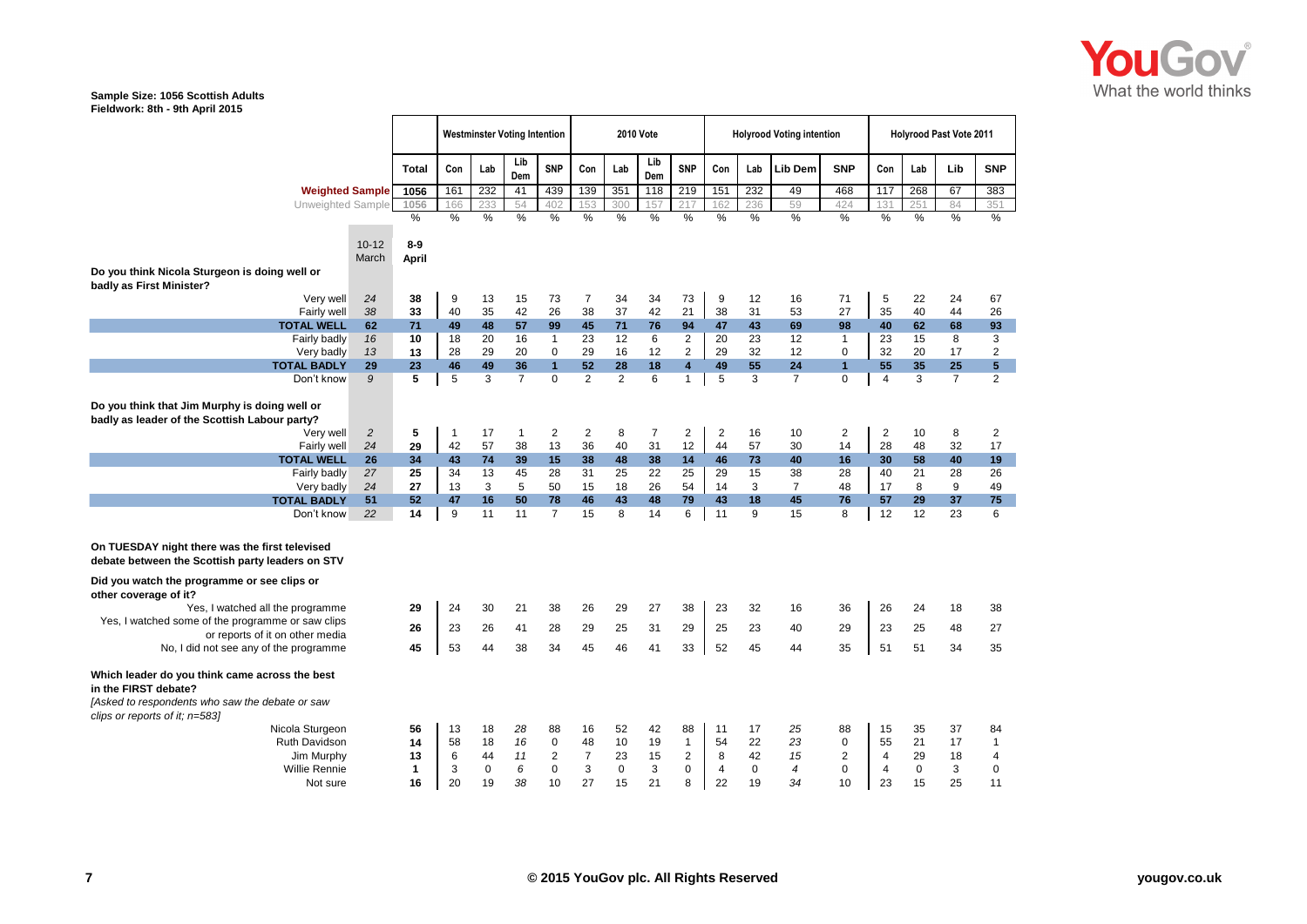

|                                                                                                    |                |              | Gender         |              |              |                | Age            |                |                | <b>Social class</b> | Where born   |                    |                   |  |
|----------------------------------------------------------------------------------------------------|----------------|--------------|----------------|--------------|--------------|----------------|----------------|----------------|----------------|---------------------|--------------|--------------------|-------------------|--|
|                                                                                                    |                | <b>Total</b> | Male           | Female       | 18-24        | 25-39          | 40-59          | 60+            | ABC1           | C <sub>2</sub> DE   | Scotland     | Elsewhere in<br>UK | <b>Outside UK</b> |  |
| <b>Weighted Sample</b>                                                                             |                | 1056         | 505            | 551          | 126          | 250            | 376            | 304            | 496            | 560                 | 855          | 106                | 95                |  |
| Unweighted Sample                                                                                  |                | 1056         | 541            | 515          | 111          | 222            | 424            | 299            | 631            | 425                 | 812          | 198                | 46                |  |
|                                                                                                    |                | %            | %              | %            | %            | %              | %              | %              | %              | %                   | %            | %                  | %                 |  |
|                                                                                                    |                |              |                |              |              |                |                |                |                |                     |              |                    |                   |  |
|                                                                                                    | $10 - 12$      | $8-9$        |                |              |              |                |                |                |                |                     |              |                    |                   |  |
|                                                                                                    | March          | <b>April</b> |                |              |              |                |                |                |                |                     |              |                    |                   |  |
| Do you think Nicola Sturgeon is doing well or                                                      |                |              |                |              |              |                |                |                |                |                     |              |                    |                   |  |
| badly as First Minister?                                                                           | 24             | 38           | 37             | 39           |              | 37             |                | 38             | 36             | 40                  | 40           | 25                 |                   |  |
| Very well<br>Fairly well                                                                           | 38             | 33           | 33             | 33           | 38<br>27     | 37             | 40<br>36       | 28             | 33             | 32                  | 32           | 34                 | 33<br>34          |  |
| <b>TOTAL WELL</b>                                                                                  | 62             | 71           | 70             | 72           | 65           | 74             | 76             | 66             | 69             | 72                  | 72           | 59                 | 67                |  |
| Fairly badly                                                                                       | 16             | 10           | 10             | 10           | 9            | 6              | 10             | 15             | 12             | $\boldsymbol{9}$    | 9            | 17                 | 12                |  |
| Very badly                                                                                         | 13             | 13           | 18             | 10           | 13           | 15             | 12             | 14             | 15             | 12                  | 13           | 19                 | 13                |  |
| <b>TOTAL BADLY</b>                                                                                 | 29             | 23           | 28             | 20           | 22           | 21             | 22             | 29             | 27             | 21                  | 22           | 36                 | 25                |  |
| Don't know                                                                                         | 9              | 5            | $\overline{2}$ | 8            | 13           | 5              | $\overline{2}$ | 6              | 4              | 6                   | 5            | 5                  | 8                 |  |
|                                                                                                    |                |              |                |              |              |                |                |                |                |                     |              |                    |                   |  |
| Do you think that Jim Murphy is doing well or                                                      |                |              |                |              |              |                |                |                |                |                     |              |                    |                   |  |
| badly as leader of the Scottish Labour party?                                                      |                |              |                |              |              |                |                |                |                |                     |              |                    |                   |  |
| Very well                                                                                          | $\overline{c}$ | 5            | $\overline{7}$ | 4            | 4            | $\overline{7}$ | 5              | 5              | $\overline{7}$ | 3                   | 5            | 6                  | 6                 |  |
| Fairly well                                                                                        | 24             | 29           | 28             | 30           | 21           | 22             | 29             | 36             | 29             | 28                  | 29           | 33                 | 22                |  |
| <b>TOTAL WELL</b>                                                                                  | 26             | 34           | 35             | 34           | 25           | 29             | 34             | 41             | 36             | 31                  | 34           | 39                 | 28                |  |
| Fairly badly                                                                                       | 27<br>24       | 25<br>27     | 26<br>31       | 23<br>23     | 24<br>26     | 25<br>27       | 25<br>29       | 23<br>25       | 26<br>25       | 23<br>29            | 25<br>29     | 25<br>15           | 23<br>27          |  |
| Very badly<br><b>TOTAL BADLY</b>                                                                   | 51             | 52           | 57             | 46           | 50           | 52             | 54             | 48             | 51             | 52                  | 54           | 40                 | 50                |  |
| Don't know                                                                                         | 22             | 14           | 8              | 20           | 25           | 18             | 11             | 11             | 12             | 16                  | 13           | 21                 | 22                |  |
|                                                                                                    |                |              |                |              |              |                |                |                |                |                     |              |                    |                   |  |
| On TUESDAY night there was the first televised<br>debate between the Scottish party leaders on STV |                |              |                |              |              |                |                |                |                |                     |              |                    |                   |  |
| Did you watch the programme or see clips or<br>other coverage of it?                               |                |              |                |              |              |                |                |                |                |                     |              |                    |                   |  |
| Yes, I watched all the programme                                                                   |                | 29           | 36             | 22           | 21           | 25             | 29             | 35             | 29             | 29                  | 31           | 25                 | 17                |  |
| Yes, I watched some of the programme or saw clips                                                  |                | 26           | 27             | 26           | 36           | 24             | 28             | 22             | 29             | 24                  | 25           | 26                 | 34                |  |
| or reports of it on other media                                                                    |                |              |                |              |              |                |                |                |                |                     |              |                    |                   |  |
| No, I did not see any of the programme                                                             |                | 45           | 37             | 53           | 43           | 51             | 43             | 43             | 43             | 47                  | 44           | 49                 | 49                |  |
| Which leader do you think came across the best<br>in the FIRST debate?                             |                |              |                |              |              |                |                |                |                |                     |              |                    |                   |  |
| [Asked to respondents who saw the debate or saw<br>clips or reports of it; n=583]                  |                |              |                |              |              |                |                |                |                |                     |              |                    |                   |  |
| Nicola Sturgeon                                                                                    |                | 56           | 52             | 62           | 46           | 52             | 66             | 52             | 49             | 63                  | 57           | 37                 | 76                |  |
| Ruth Davidson                                                                                      |                | 14           | 18             | 9            | 18           | 13             | 11             | 16             | 18             | 10                  | 14           | 19                 | 13                |  |
| Jim Murphy                                                                                         |                | 13           | 15             | 10           | 13           | 17             | 12             | 11             | 16             | 9                   | 12           | 25                 | 3                 |  |
| <b>Willie Rennie</b>                                                                               |                | 1            | $\mathbf{1}$   | $\mathbf{1}$ | $\mathbf{1}$ | $\mathbf 0$    | 0              | $\overline{c}$ | 2              | $\pmb{0}$           | $\mathbf{1}$ | $\mathbf{1}$       | 0                 |  |
| Not sure                                                                                           |                | 16           | 14             | 18           | 22           | 18             | 11             | 18             | 14             | 17                  | 16           | 18                 | 8                 |  |

 $\blacksquare$ 

┱

T